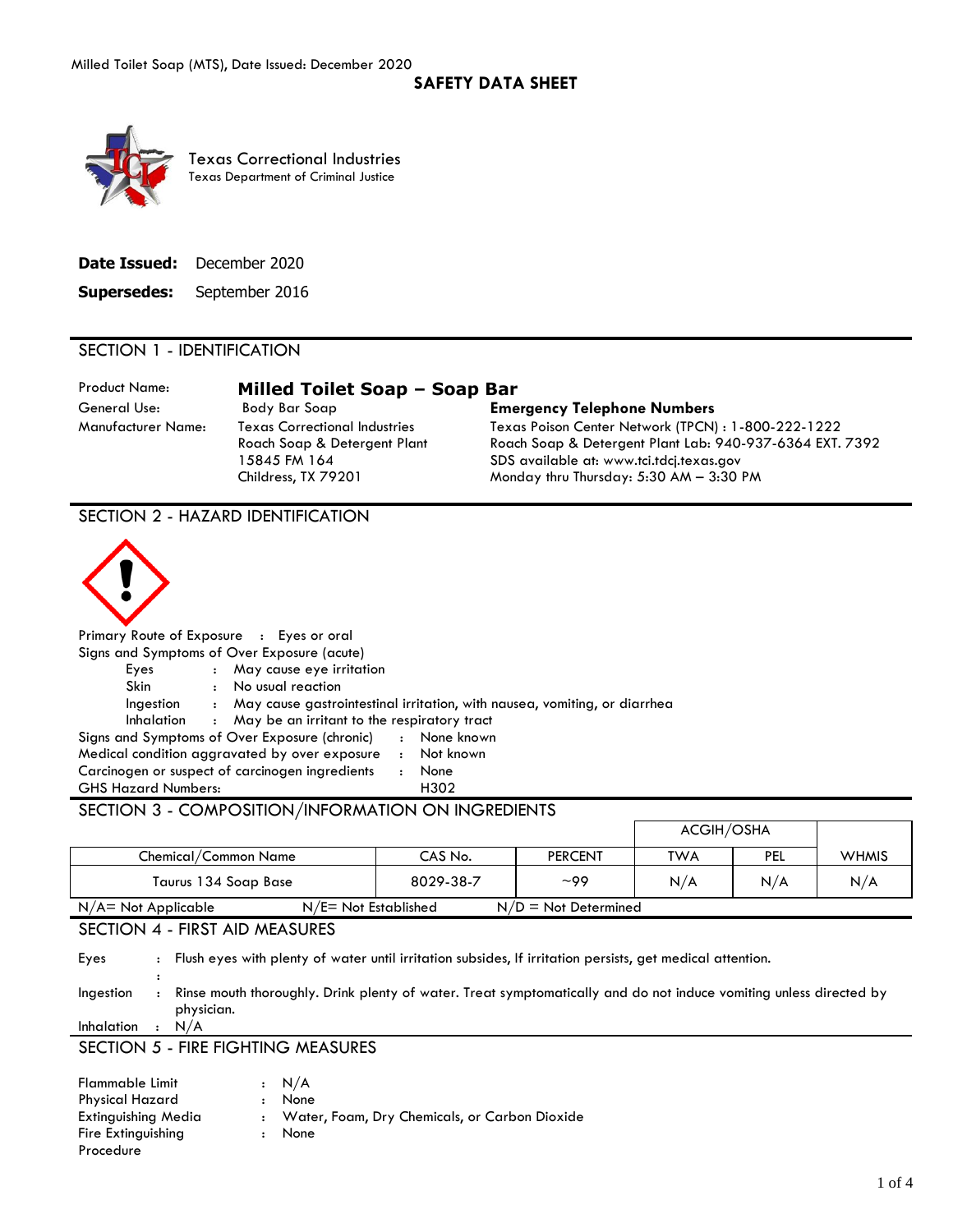#### SECTION 6 - ACCIDENTAL RELEASE MEASURES

Steps to be taken if released or spilled : Sweep all materials practical for salvage or disposal. Rinse residue with water.

#### SECTION 7 - HANDLING AND STORAGE

Store in a cool, dry area. Protect from extreme heat conditions. Do not get in eyes. Wash thoroughly after handling.

### SECTION 8 - EXPOSURE CONTROLS/PERSONAL PROTECTION

| <b>Respiratory Protection</b>  | $\mathbf{r}$ | None required with normal use |
|--------------------------------|--------------|-------------------------------|
| <b>Ventilation Requirement</b> |              | : Not required                |
| <b>Protective Gloves</b>       |              | : Not required                |
| Eye Protection                 |              | : Not required                |
|                                |              |                               |

# SECTION 9 - PHYSICAL AND CHEMICAL PROPERTIES

| <b>Vapor Pressure</b>      | $\ddot{\phantom{a}}$ | None                          |
|----------------------------|----------------------|-------------------------------|
| Density $(g/ml)$           |                      | : N/D                         |
| Solubility in Water        |                      | : Complete                    |
| $pH$ (1% aqueous solution) |                      | $\cdot$ N/D                   |
| <b>Boiling Point</b>       |                      | : N/A                         |
| Appearance and Odor        |                      | Blue or green & a clean smell |

# SECTION 10 - STABILITY AND REACTIVITY

| <b>Hazardous Decomposition</b><br>Stability | $\ddot{\cdot}$ | <b>None</b><br>Stable                                                                                                                                                                                                                           |
|---------------------------------------------|----------------|-------------------------------------------------------------------------------------------------------------------------------------------------------------------------------------------------------------------------------------------------|
| Incompatibility                             |                | None                                                                                                                                                                                                                                            |
|                                             |                | NOTE: The C### notation below refers to a principal component based on the<br>amount present in the product which may involve trade secret chemicals.<br>In the event of an accident, notify the Poison Control Center for more<br>information. |
|                                             |                |                                                                                                                                                                                                                                                 |

SECTION 11 – TOXICOLOGICAL INFORMATION

#### C099

11.1. Information on toxicological effects Toxicological Information: LD50 oral Value: > 5000 mg/kg Test animal species: rat Comments: OECD Guideline 401 Potential acute effects Skin contact Not Irritating. Eye contact Not Irritating. Delay / Repeating Sensitisation Not Sensitizing. Not Carcinogenic Mutagenic or Reprotoxic Carcinogenicity None. Mutagenicity None. Reproductive toxicity None.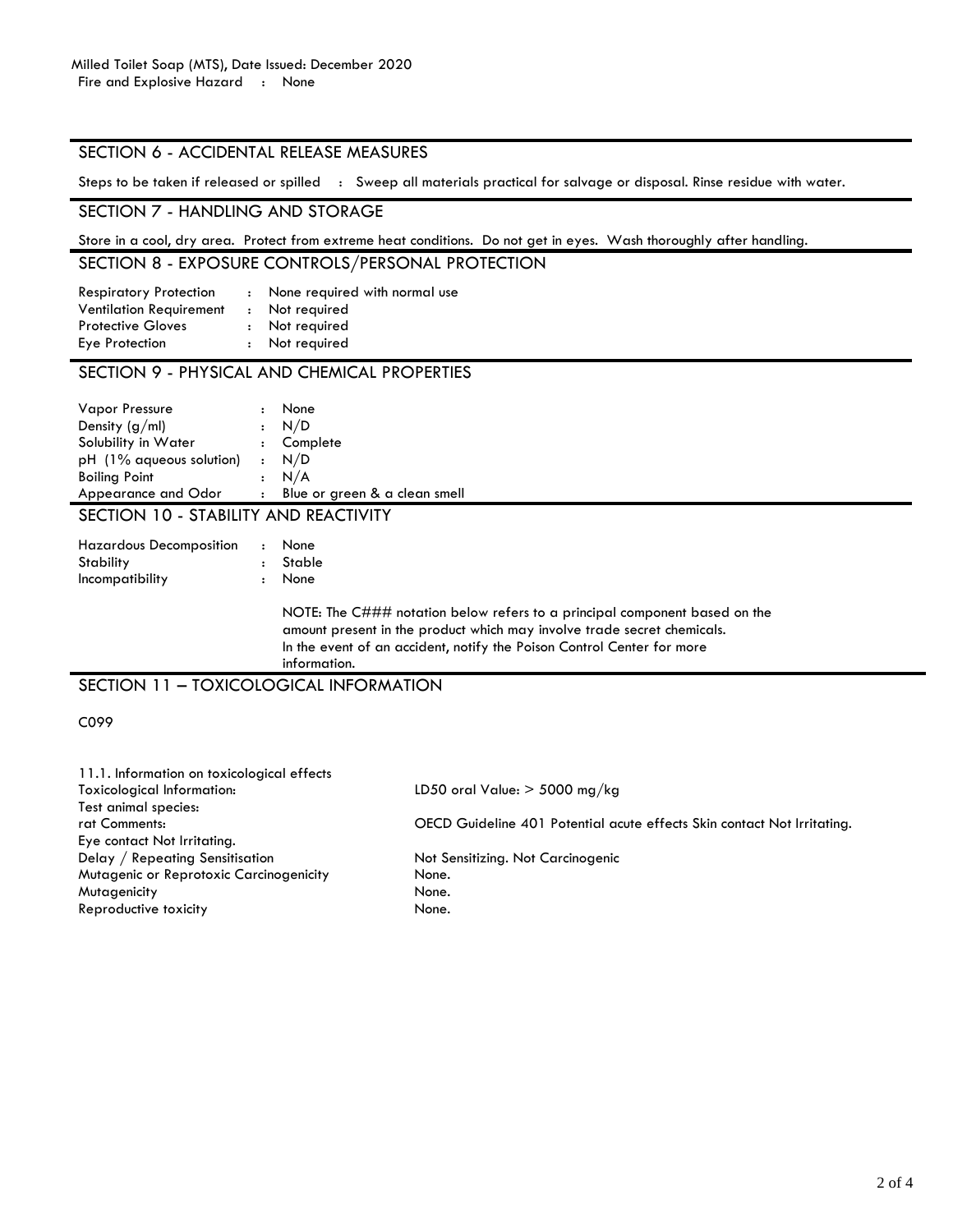### SECTION 12 – ECOLOGICAL INFORMATION

#### C099

12.1. Toxicity Acute aquatic, the same state of the state of the state of the state of the state of the state of the state of the state of the state of the state of the state of the state of the state of the state of the s Tefacid 1 VT 50 (flakes) Page 4 of 5 Method of testing: OECD Guideline 203

Duration: 48h Method of testing: OECD Guideline 201 Duration: 72 h

12.2. Persistence and degradability Persistence and degradability The product is readily biodegradable. 12.3. Bioaccumulative potential and Will not bio-accumulate. 12.4. Mobility in soil The product is insoluble in water. 12.5. Results of PBT and vPvB assessment<br>PBT assessment results 12.6. Other adverse effects and the control of the Remarks Not entered.

Fish, species: Leuciscus idus Acute aquatic, algae Value: > 0,9 mg/L (EC50) Algae, species: Pseudokirchnerella subcapitata Acute aquatic, **Daphnia Value: > 32 mg/L (EC50)** Method of testing: EU Method C.2 Daphnia, species: Daphnia Magna Duration: 47h

This substance is not classified as PBT or vPvB.

### SECTION 13 – DISPOSAL CONSIDERATIONS

C099

13.1. Waste treatment methods Specify the appropriate methods of Recover and reclaim or recycle, if practical. Confirm disposal procedures with disposal environmental engineer and local regulations.

#### SECTION 14 – TRANSPORT INFORMATION

C099

| UN number<br>UN proper shipping name<br>Transport hazard class(es)<br>Packing group<br>Environmental hazards | Comment Not relevant.<br>Comment Not relevant.<br>Comment Not relevant.<br>Comment Not relevant.<br>Comment Not relevant. |
|--------------------------------------------------------------------------------------------------------------|---------------------------------------------------------------------------------------------------------------------------|
| Special precautions<br>for user                                                                              | Not relevant.                                                                                                             |
| Transport in bulk according to<br>Annex II of MARPOL 73/78<br>and the IBC Code                               |                                                                                                                           |
| Other applicable information.                                                                                | Not relevant.                                                                                                             |
|                                                                                                              | Not Allocated                                                                                                             |

#### SECTION 15 – REGULATORY INFORMATION C099

15.1. Safety, health and environmental regulations/legislation specific for the substance or mixture References (laws/regulations) The Aerosol Dispensers (EEC Requirements)(Amendment) Regulations 1996